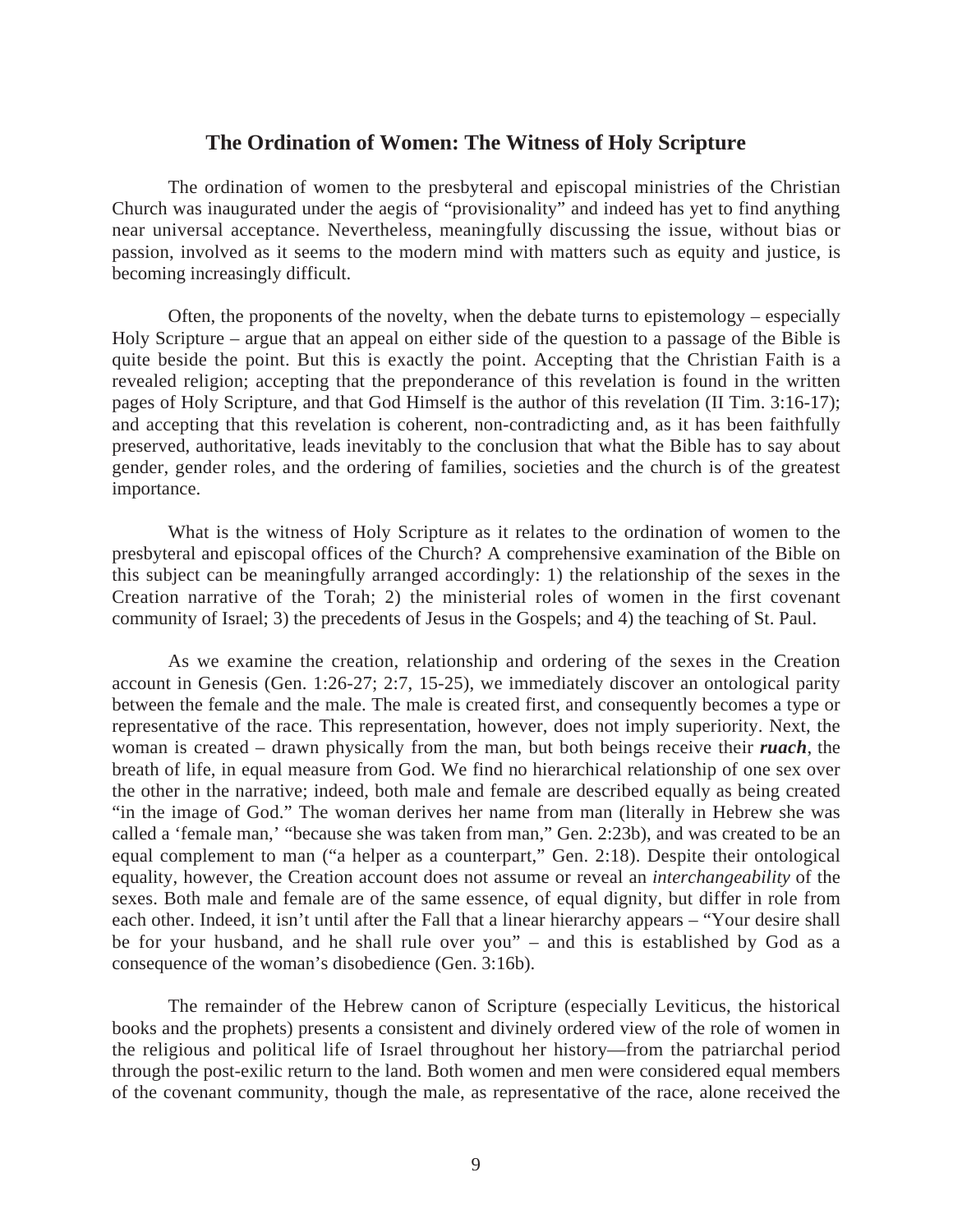sign of the covenant (Gen. 17:9-14). Both enjoyed covenant privileges for obedience (Deut. 28:1-14) and suffered the covenant consequences for disobedience (Deut. 28:15-68). Both were welcomed into worship, and both had related but separate ritual and purity requirements for access to common and divine assemblies (Leviticus 15). Moreover, in the functional life of the nation women served as prophetesses (Hulda in II Kings 22:14-20), judges (Deborah in Judges 4:4-24), and writers of Scripture (Miriam in Exodus 15:20-21; the mother of King Lemuel in Proverbs 31), all seemingly with complete parity with men.

This equality of access did not extend, however, to the offices of priest or Levite. As the word of the Lord to Moses makes clear in both Exodus and Leviticus, the requirements for admission to these two ministerial offices were stringent and specific. The priesthood was given by God "as a gift of service" (Num. 18:7) and was made vocationally responsible for three primary tasks. The first was mediatory and intercessory: The priest represented God to the people and pronounced His forgiveness and blessing to them; he also represented the people before God and prayed for them. The second was functional: The priest alone was authorized to offer the appointed sacrifices. The third was didactic: When not in service at the tabernacle or temple, the priest was to go amongst the people and teach them the Law. Admission to the priesthood required a male descendant of Aaron without disease or bodily defect, it involved total separation from the obligations of war and farming, and it demanded conformity to ritual, vestment and purity standards set out by God.

The Levite differed from the priest in that he need only be descended from Levi (and not Aaron specifically). His vocational obligations involved assisting the priest at the sacrifices and caring for the tent of meeting and worship precincts. The Scriptures make clear that the requirement that both priests and Levites be male was not incidental or culturally conditioned. Every other pagan religion in the Fertile Crescent, excluding Israel, had priestesses and temple prostitutes, and even as unfaithful to Yahweh as the descendants Abraham became, their continual violations of the first and second commandments never once included introducing women into the priestly or levitical offices of ministry.

At the moment we are introduced to the ministry of Jesus Christ we are immediately confronted with the reality that He is male. Moreover, this gender distinction is not of minor importance. Jesus of Nazareth, from at least His baptism by John in the Jordan River until His crucifixion, made the claim that He was the very Son of God incarnate. His miracles testified to this claim (John 3:2); His teaching likewise substantiated this claim (Matt. 7:28-29); and even His adversaries were aware of this claim (John 10:33). His incarnation was volitional and voluntary (Phil. 2:5b-8), and His maleness was intentional. Further, as the Gospels and the inscripturated apostolic writings make clear, Christ being a man had and has profound redemptive ramifications. First, as a man, Jesus, Emmanuel, "God with us," represented God (who revealed Himself exclusively in masculine terms to the old covenant people) to us (John 14:9; Heb. 1:3). Second, as a man, Jesus becomes the head of a new race – the elect and redeemed – and is the instrumental cause of their salvation, so that, as St. Paul writes, as in Adam all die, so in Christ shall all the redeemed be made alive (Rom. 6:12-19). And third, as a male, Jesus qualifies for His sacrificial, mediating double role as both priest and victim, offerer and offering (Heb. 10:5-14).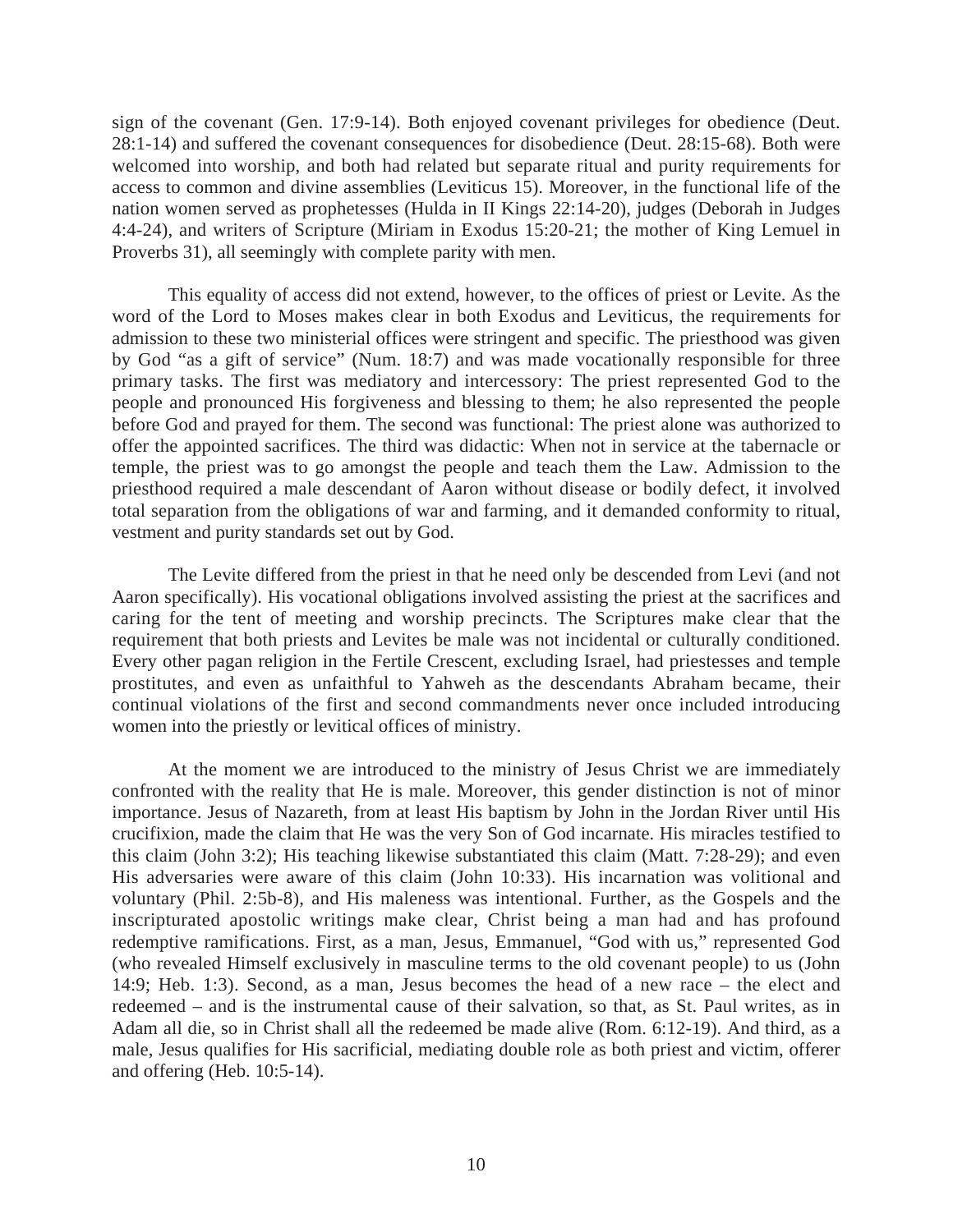In addition, Christ's itinerant teaching and healing ministry was not exercised in isolation but in concert with 12 disciples. These 12 disciples were exclusively Jewish men. It is frequently argued by proponents of women's ordination that this fact either was societally demanded of Jesus (meaning that He could not have chosen a woman disciple had He desired to) or that this ethnic apostolic monopoly by Jews must then forever exclude Gentiles from assuming ministerial offices of the church. Both contentions are wrongheaded, but for different reasons. As to the first claim, Jesus, while declaring that He had not come to destroy the Law or the prophets but to fulfill them (Matt. 5:17), nevertheless exhibited a radical new relationship with women during His ministry. He ignored custom and spoke with women publicly (John 4:4-29). He forgave a woman caught in adultery (John 8:1-11). He allowed Himself to be touched by one woman who had "lived a sinful life" (Luke 7:37-50). Jesus did not regard the ritual impurity of the woman with the issue of blood (Mark 5:25-34). He touched a dead girl's body and brought her back to life (Mark 5:35-42). Women followed the Lord wherever He went (Luke 8:1-3) and even accompanied Him to the Cross (Luke 23:27). Finally, though women were not allowed to give evidence in a juridical matter in Jesus' day, women were the first to witness and bear testimony to His resurrection (Matt. 28:1-10). As to the second, the ethnicity of the disciples – and later the apostles – is unrelated to the Lord's gender requirements for inclusion in the Twelve; for, while the 12 disciples assume a quasi-patriarchal role in the new covenant mirroring that of the 12 sons of Jacob (and thus must be male), it was God's clear intention from the beginning of salvation history to include Gentiles in the covenant of redemption (II Chron. 6:32- 33, Mal. 1:11, Rom. 1:16).

Because of his proclivity to systematize, some of the clearest teaching in Holy Scripture on men, women and ministry comes through the pen of the Apostle Paul. Like Jesus, Paul grounds his teaching on gender and roles in Creation (I Cor. 11: 3-12).

As Hauke points out,

 $\overline{a}$ 

The role of women in the Pauline communities is extremely significant. In many passages of his letters, the names of women occur who render assistance to the apostles even in the spreading of the Faith. His mention of the married couple Priscilla and Aquila makes evident the fact that the woman is always first, which indicates the outstanding degree of respect in which she was held. $2^2$ 

Additionally, Paul praises the women who labor with him in the Gospel, interacts with them in evangelism and church-planting, and won and baptized the first European convert to Christ – a noblewoman, Lydia – in Philippi (Acts 16:11-15). Furthermore, he teaches that men and women are justified equally before God by faith, are of equal dignity before God in salvation (Gal. 3:26-28), and equally, without distinction, receive the gifts of the Holy Spirit (I Cor. 12).

Nevertheless, the Apostle does not set apart women for apostolic or congregational oversight and ministry. He forbids the churches he started from doing so (I Tim. 2:11-12) and

<sup>2</sup> Hauke, Manfred. *Women in the Priesthood? A Systematic Analysis in the Light of the Order of Creation and Redemption.* Translated by David Kipp. San Francisco: Ignatius Press, 1988.